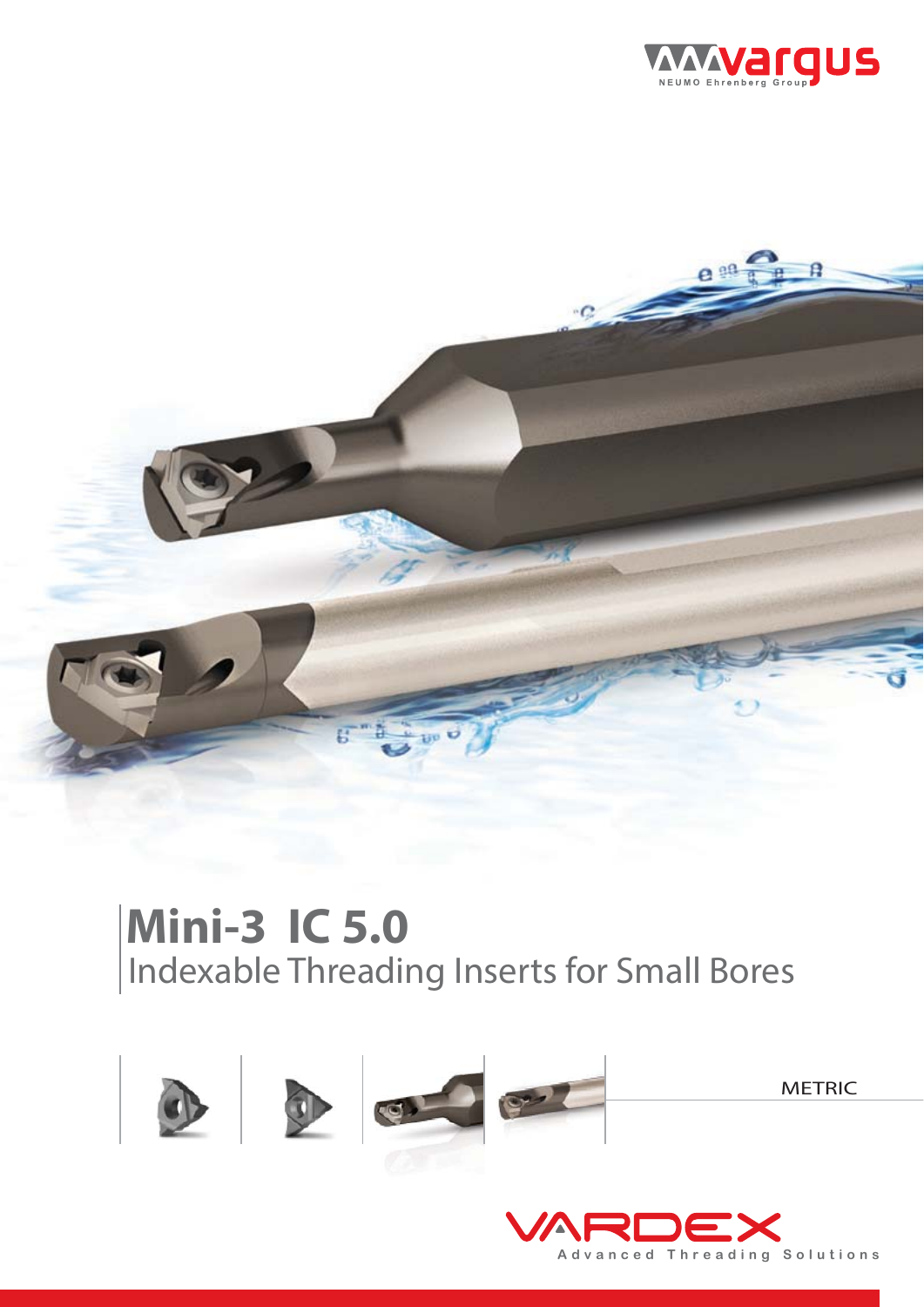# **Mini-3 IC 5.0**

### **INSERTS**

|           | Page 3 |
|-----------|--------|
|           | Page 3 |
|           | Page 4 |
|           | Page 5 |
| l a       | Page 6 |
| H.        | Page 6 |
|           | Page 7 |
|           | Page 7 |
| $\sim 10$ | Page 8 |
|           | Page 8 |
|           | Page 9 |
|           | Page 9 |

### **TOOLHOLDERS**

| Internal Toolholders - Standard | Page 10 |
|---------------------------------|---------|
| Internal Toolholders - U Style  | Page 10 |

### **TECHNICAL DATA**

| Recommended Grades and Cutting Speeds |  |
|---------------------------------------|--|
|---------------------------------------|--|





The most popular and advanced thread turning and thread milling software on the market today.

**CUG** 

Now available in 3 versions at www.vargus.com:

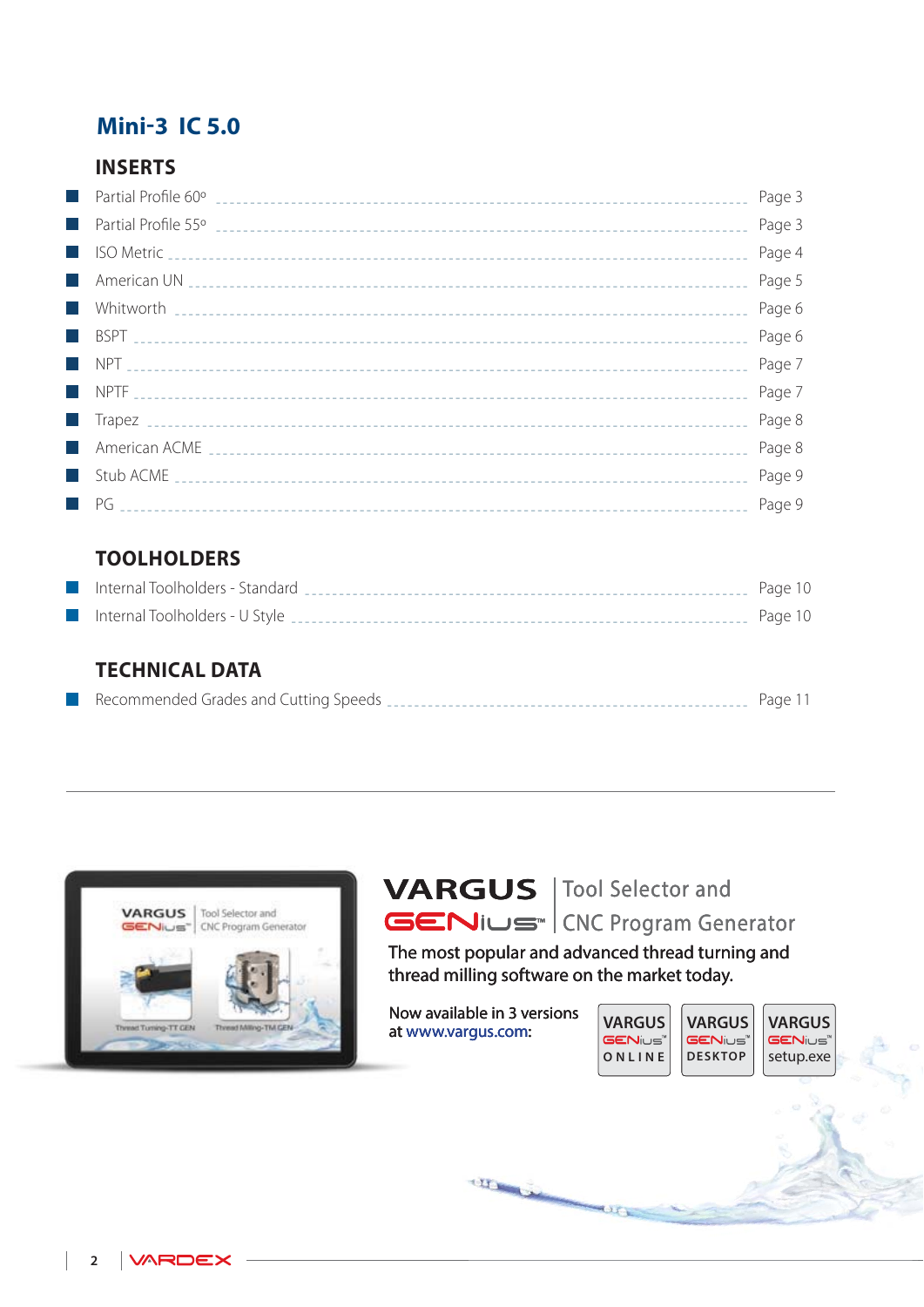# **Partial Profile 60º**



#### **Mini-3 Standard**

|       | <b>Insert Size</b> | Pitch |     | Ordering Code               |           |      |     |    | Dimensions mm Min. Bore dia. |                |
|-------|--------------------|-------|-----|-----------------------------|-----------|------|-----|----|------------------------------|----------------|
| IC mm | L <sub>mm</sub>    | mm    | tpi | RH                          | 1 H       |      |     |    | mm                           | Toolholder     |
| 5.0   |                    |       |     | $0.5 - 1.5$ 48-16 5.0KIRA60 | 5.0KILA60 | 0.05 | 0.7 | 47 | 7.8                          | (C)NVRC 7-5.0K |

### **Mini-3 U Style**



| Insert Size  |  | Pitch  |       | Ordering Code I |     | Dimensions mm |     | Min. Bore dia. |                  |
|--------------|--|--------|-------|-----------------|-----|---------------|-----|----------------|------------------|
| $ICmm$ $Lmm$ |  | mm     | tpi   | $RH+LH$         |     |               |     | mm             | Toolholder       |
| 5.0U         |  | 175-20 | 14-11 | 5.0KUIB60       | 016 | 4.0           | 5.8 | 9.0            | (C) NVRC 8-5.0KU |

# **Partial Profile 55º**



#### **Mini-3 Standard**

| Insert Size  | Pitch       |         | Ordering Code |           |            | Dimensions mm |     | Min. Bore dia. |                |
|--------------|-------------|---------|---------------|-----------|------------|---------------|-----|----------------|----------------|
| $ICmm$ $Lmm$ | mm          | tpi     | <b>RH</b>     | LH        |            |               |     | mm             | Toolholder     |
| 5.0          | $0.5 - 1.5$ | $48-16$ | 5.0KIRA55     | 5.0KILA55 | $0.05$ 0.7 |               | 4.7 | 7.8            | (C)NVRC 7-5.0K |
|              |             |         |               |           |            |               |     |                |                |

#### **Mini-3 U Style**

| Insert Size  |  | Pitch  |           | Ordering Code I | Dimensions mm | Min. Bore dia. |                  |
|--------------|--|--------|-----------|-----------------|---------------|----------------|------------------|
| $ICmm$ $Lmm$ |  | mm     | tpi       | $RH+LH$         |               | mm             | Toolholder       |
| 5.0U         |  | 75-2 O | $14 - 11$ | 5.0KUIB55       | 4.0           | 9.0            | (C) NVRC 8-5.0KU |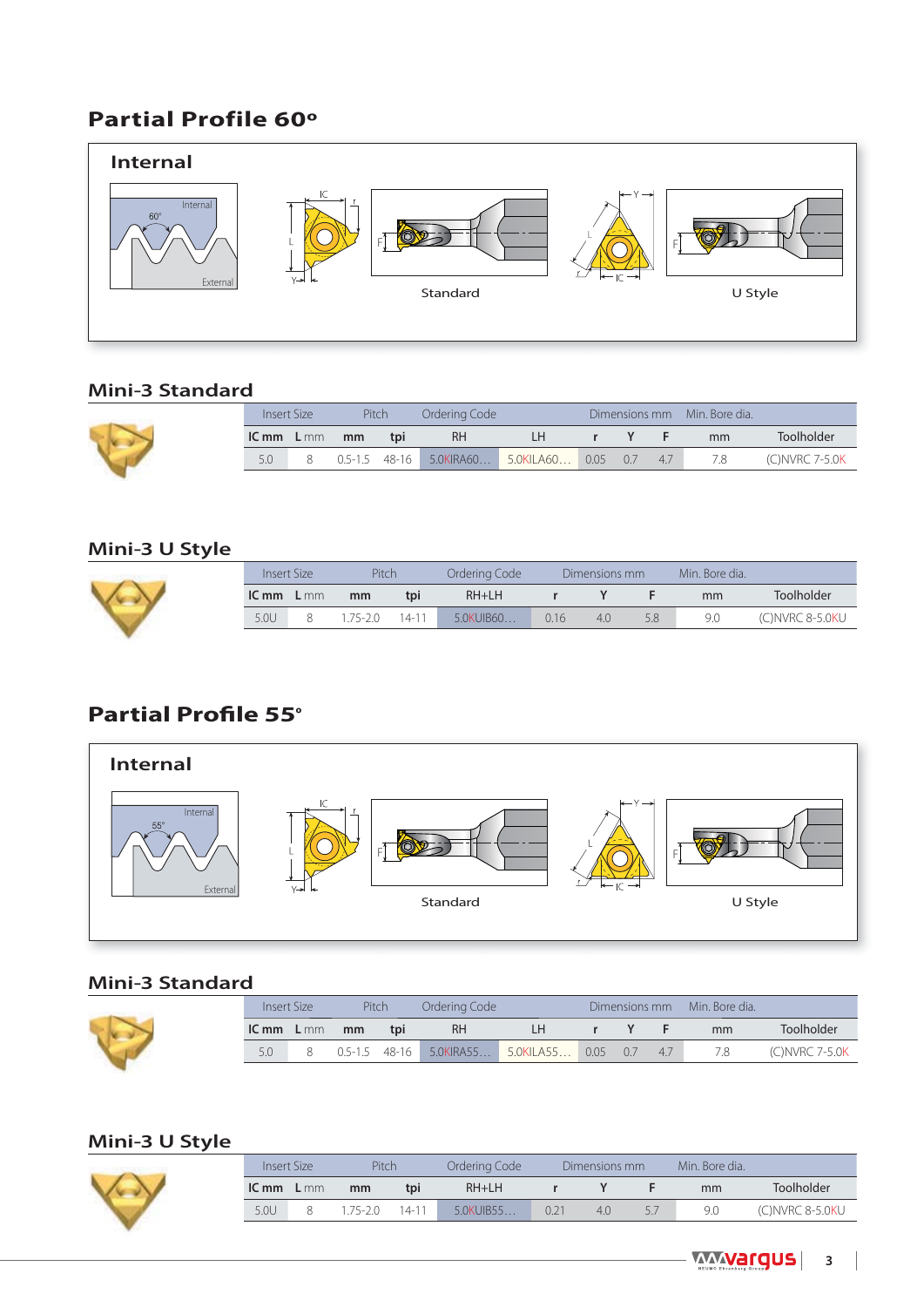# **ISO Metric**



#### **Mini-3 Standard**



| <b>Insert Size</b> |  | Pitch | Ordering Code        |                             |       | Dimensions mm |     | Min. Bore dia. |                |  |  |  |  |  |  |   |      |                  |                |      |     |  |  |  |
|--------------------|--|-------|----------------------|-----------------------------|-------|---------------|-----|----------------|----------------|--|--|--|--|--|--|---|------|------------------|----------------|------|-----|--|--|--|
| $ICmm$ $Lmm$       |  | mm    | <b>RH</b>            | <b>LH</b>                   | h min | Y             | - F | mm             | Toolholder     |  |  |  |  |  |  |   |      |                  |                |      |     |  |  |  |
|                    |  | 0.5   | 5.0KIR0.5ISO         | 5.0KIL0.5ISO                | 0.29  | 0.5           |     |                |                |  |  |  |  |  |  |   |      |                  |                |      |     |  |  |  |
|                    |  | 0.75  | $5.0$ KIRO. $75$ ISO | $5.0$ KII 0.751SO           | 0.43  | 0.5           |     |                | (C)NVRC 7-5.0K |  |  |  |  |  |  |   |      |                  |                |      |     |  |  |  |
| 5.0                |  | 1.0   | $5.0$ KIR1.0ISO      | $5.0$ KII 1.0150            | 0.58  | $0.6^{\circ}$ | 4.7 | 7.8            |                |  |  |  |  |  |  |   |      |                  |                |      |     |  |  |  |
|                    |  |       |                      |                             |       |               |     |                |                |  |  |  |  |  |  | 8 | 1.25 | $5.0$ KIR1.25ISO | 5.0KII 1.25150 | 0.72 | 0.7 |  |  |  |
|                    |  | 1.5   | $5.0$ KIR1.5ISO      | $5.0$ KII $1.5$ ISO         | 0.87  | 0.7           |     |                |                |  |  |  |  |  |  |   |      |                  |                |      |     |  |  |  |
|                    |  | 1.75  |                      | 5.0KIR1.75ISO 5.0KIL1.75ISO | 1.01  | 0.8           |     |                |                |  |  |  |  |  |  |   |      |                  |                |      |     |  |  |  |

### **Mini-3 U Style**



| Insert Size |        | Pitch | Ordering Code       |       | Dimensions mm |     | Min. Bore dia. |                 |
|-------------|--------|-------|---------------------|-------|---------------|-----|----------------|-----------------|
| IC mm       | $L$ mm | mm    | $RH+LH$             | h min |               |     | mm             | Toolholder      |
| 5.0U        |        |       | $5.0$ KUJ $2.0$ ISO |       | 4.0           | 5., | 9.0            | (C)NVRC 8-5.0KU |

 $\mathbb{R}$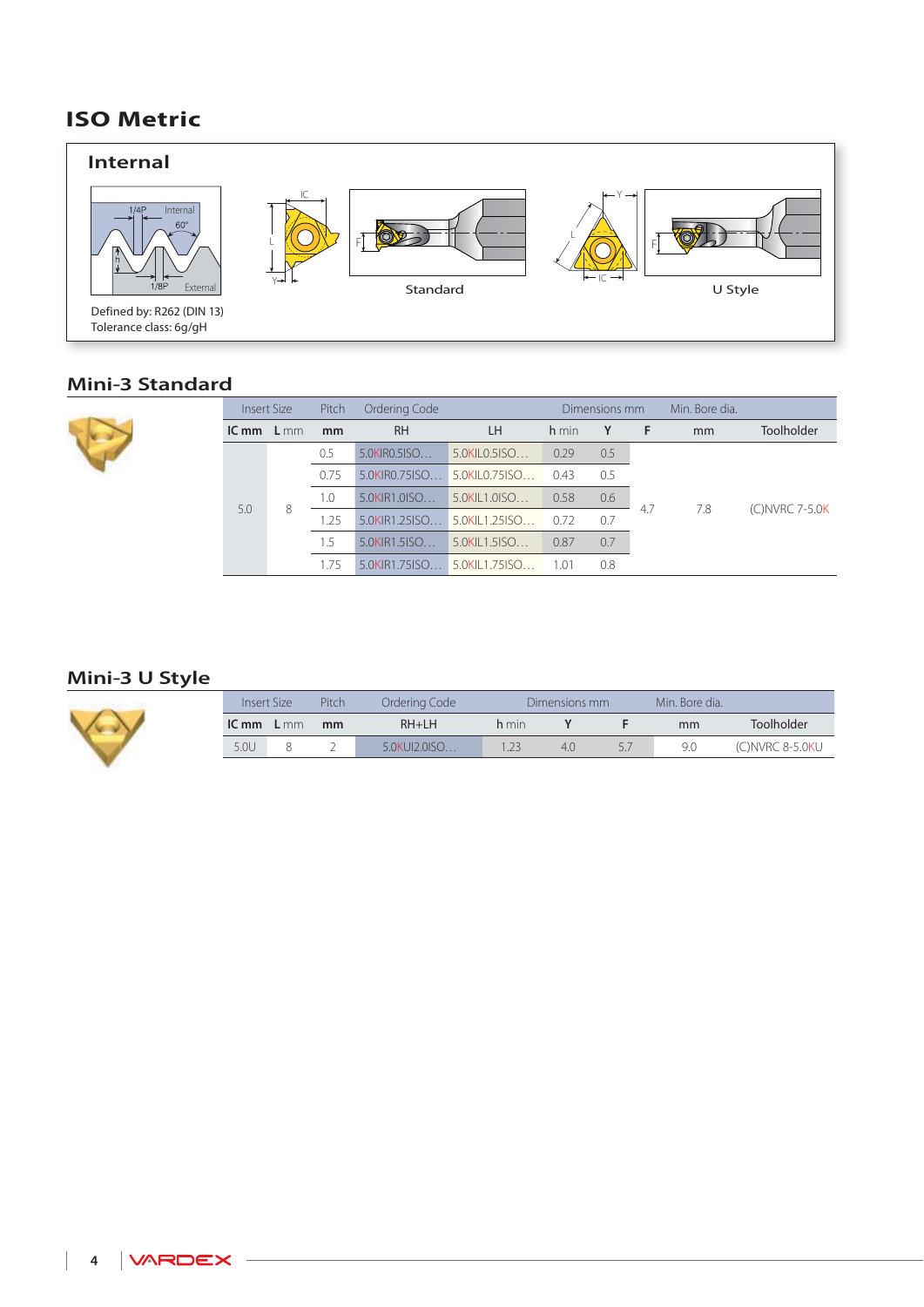# **American UN**



#### **Mini-3 Standard**

|  | Insert Size |   | Pitch | Ordering Code             |                        |            | Dimensions mm |      | Min. Bore dia. |                   |            |                   |     |  |
|--|-------------|---|-------|---------------------------|------------------------|------------|---------------|------|----------------|-------------------|------------|-------------------|-----|--|
|  | $ICmm$ L mm |   | tpi   | <b>RH</b>                 | LH.                    | h min      | Y             | - F  | mm             | <b>Toolholder</b> |            |                   |     |  |
|  |             |   | 32    | 5.0KIR32UN                | 5.0KIL32UN             | 0.46       | 0.5           |      |                |                   |            |                   |     |  |
|  |             |   | 28    | 5.0KIR28UN                | 5.0KII 28UN            | 0.52       | 0.6           |      |                |                   |            |                   |     |  |
|  |             |   | 24    | $5.0$ KIR <sub>24UN</sub> | $5.0$ KII 24UN         | 0.61       | 0.6           |      |                |                   |            |                   |     |  |
|  | 5.0         | 8 |       |                           | 20                     | 5.0KIR20UN | 5.0KIL20UN    | 0.73 | 0.7            | 4.7               | 7.8        | $(C)$ NVRC 7-5.0K |     |  |
|  |             |   |       |                           |                        |            |               |      | 18             | 5.0KIR18UN        | 5.0KIL18UN | 0.81              | 0.7 |  |
|  |             |   | 16    | 5.0KIR16UN                | $5.0$ KII $16$ UN      | 0.92       | 0.7           |      |                |                   |            |                   |     |  |
|  |             |   | 14    | 5.0KIR14UN                | $5.0$ KII 14UN $\dots$ | 1.05       | 0.8           |      |                |                   |            |                   |     |  |

### **Mini-3 U Style**



|      | Insert Size |        | Pitch | Ordering Code<br>Dimensions mm |       |  |     | Min. Bore dia. |                   |  |  |  |  |  |    |            |     |     |     |     |                 |
|------|-------------|--------|-------|--------------------------------|-------|--|-----|----------------|-------------------|--|--|--|--|--|----|------------|-----|-----|-----|-----|-----------------|
|      | IC mm       | $L$ mm | tpi   | $RH+LH$                        | h min |  |     | mm             | <b>Toolholder</b> |  |  |  |  |  |    |            |     |     |     |     |                 |
|      |             |        | 13    | 5.0KU113UN                     | 1.2   |  | 5.6 |                |                   |  |  |  |  |  |    |            |     |     |     |     |                 |
| 5.0U |             | 8      |       |                                |       |  |     |                |                   |  |  |  |  |  | 12 | 5.0KU112UN | 1.3 | 4.0 | 5.7 | 9.0 | (C)NVRC 8-5.0KU |
|      |             |        |       | 5.0KU111UN                     | 1.42  |  | 5.7 |                |                   |  |  |  |  |  |    |            |     |     |     |     |                 |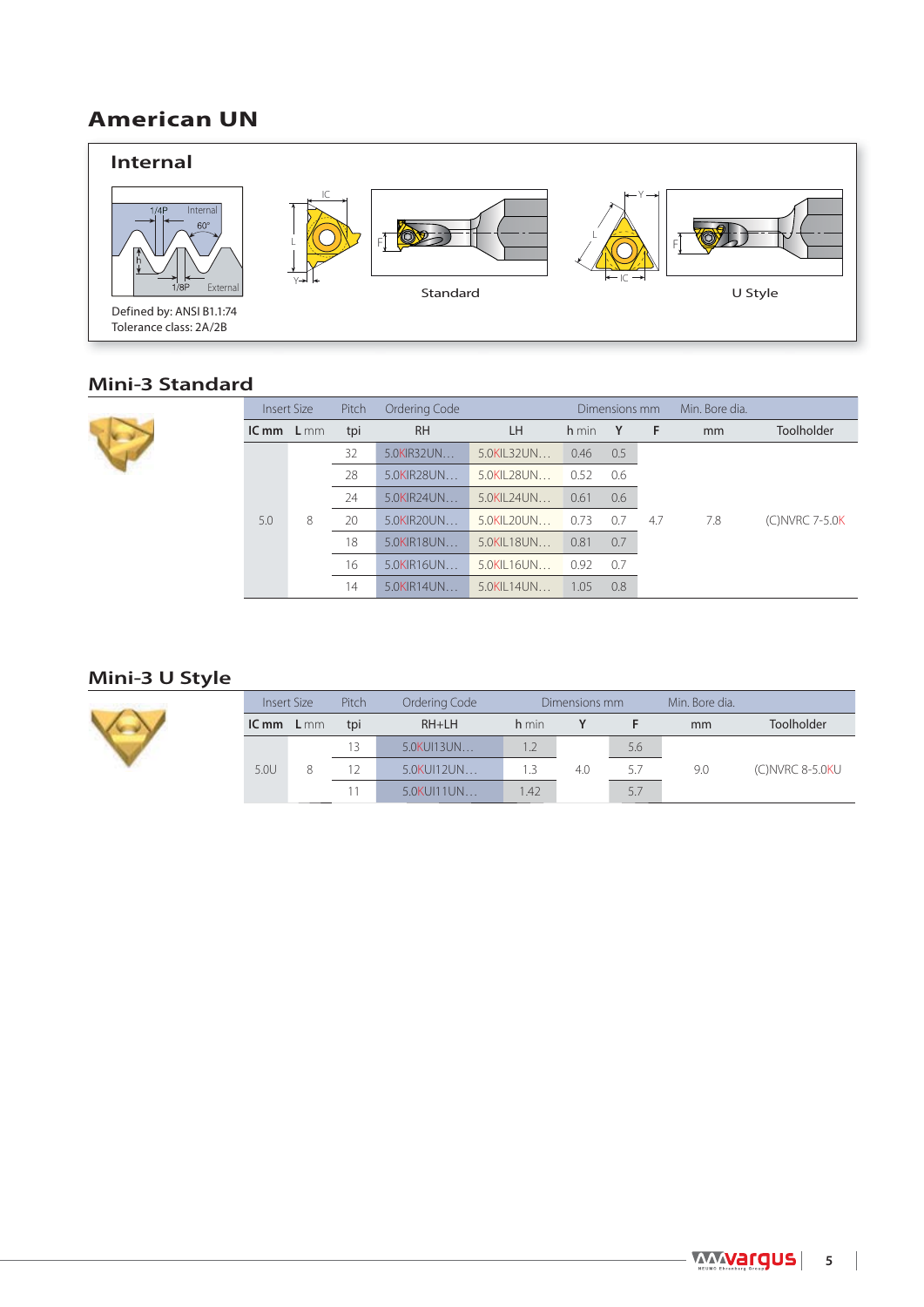# **Whitworth** - BSW, BSP (G), BSF, BSB



#### **Mini-3 Standard**



|              | Insert Size | Pitch | Ordering Code             |               | Dimensions mm |     | Min. Bore dia. |     |                      |
|--------------|-------------|-------|---------------------------|---------------|---------------|-----|----------------|-----|----------------------|
| $ICmm$ $Lmm$ |             | tpi   | <b>RH</b>                 | <b>LH</b>     | h min         | Υ   | F              | mm  | Toolholder           |
|              |             | 28    | 5.0KIR28W                 | 5.0KII 28W    | 0.58          | 0.6 |                |     |                      |
|              | 8           | 24    | $5.0$ KIR <sub>24</sub> W | $5.0$ KII 24W | 0.68          | 0.6 |                |     | $(C)$ NVRC 7-5.0 $K$ |
|              |             | 20    | 5.0KIR20W                 | 5.0KII 20W    | 0.81          | 0.7 | 4.7            | 7.8 |                      |
| 5.0          |             | 19    | 5.0KIR19W                 | 5.0KII 19W    | 0.86          | 0.7 |                |     |                      |
|              |             | 18    | 5.0KIR18W                 | 5.0KII 18W    | 0.90          | 0.7 |                |     |                      |
|              |             | 16    | 5.0KIR16W                 | 5.0KII 16W    | 1.02          | 0.7 |                |     |                      |

#### **Mini-3 U Style**

| Insert Size |          | Pitch | Ordering Code |       | Dimensions mm |     | Min. Bore dia. |                 |
|-------------|----------|-------|---------------|-------|---------------|-----|----------------|-----------------|
| IC mm       | $L_{mm}$ | tpi   | $RH+LH$       | h min |               |     | mm             | Toolholder      |
|             |          | 14    | 5.0KUI14W     | 1.16  |               | 5.6 |                |                 |
| 5.0U        |          | 12    | 5.0KUI12W     | 1.36  | 4.0           | 5.7 | 9.0            | (C)NVRC 8-5.0KU |
|             |          |       | 5.0KUI11W     | 1.48  |               | 5.7 |                |                 |

### **BSPT**



#### **Mini-3 Standard**

| Pitch<br>Insert Size |                 |     | Ordering Code | Dimensions mm             |       |     | Min. Bore dia. |     |                 |
|----------------------|-----------------|-----|---------------|---------------------------|-------|-----|----------------|-----|-----------------|
| IC mm                | L <sub>mm</sub> | tpi | <b>RH</b>     | LН                        | h min |     |                | mm  | Toolholder      |
| 5.0                  |                 | 28  | 5.0KIR28BSPT  | 5.0KIL28BSPT              | 0.58  | 0.6 |                | 7.8 |                 |
|                      |                 | 19  |               | 5.0KIR19BSPT 5.0KIL19BSPT | 0.86  | 07  |                |     | (C) NVRC 7-5.0K |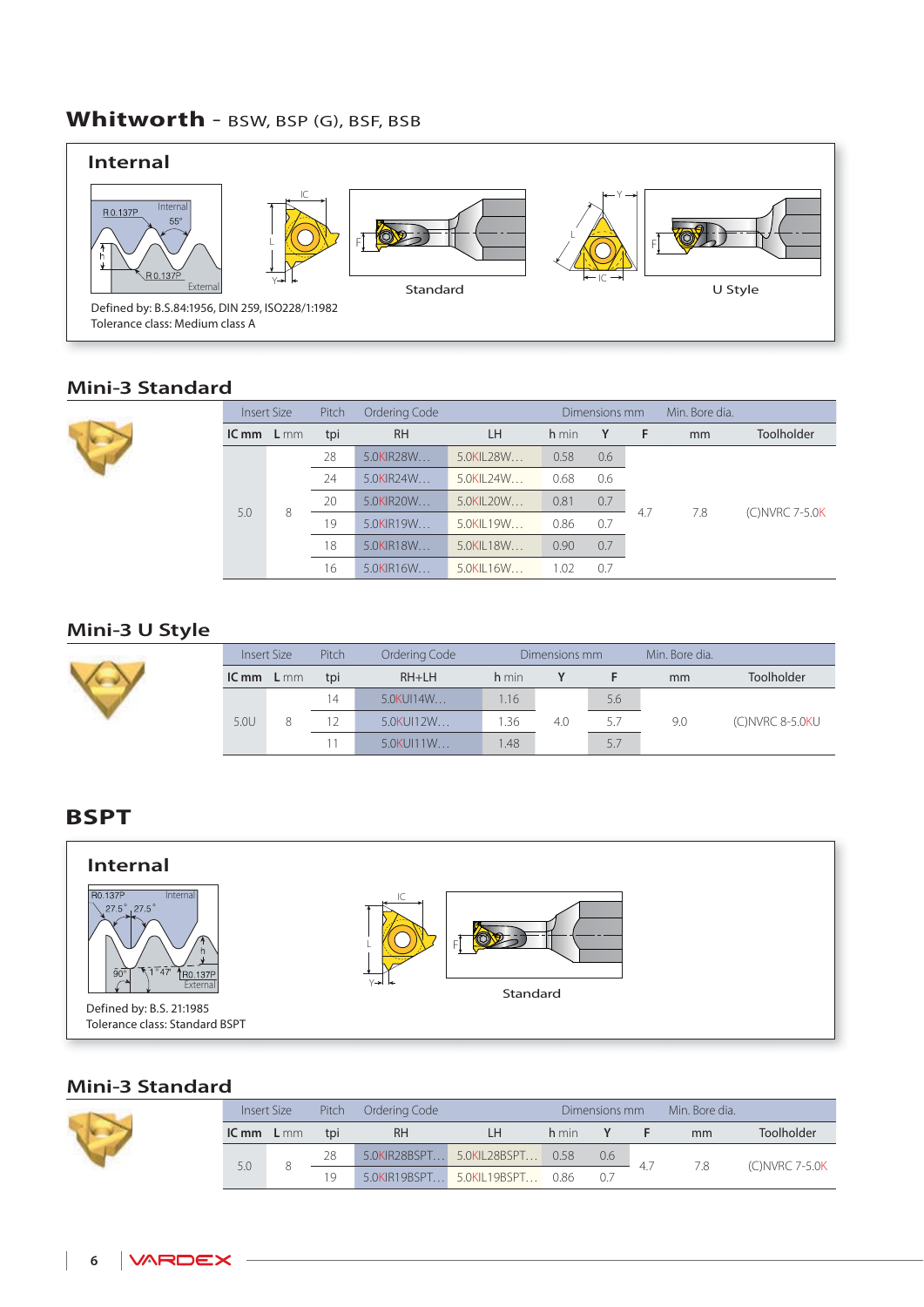## **NPT**



#### **Mini-3 Standard**

|              | Insert Size | Pitch | Ordering Code |             |       | Dimensions mm | Min. Bore dia. |                |
|--------------|-------------|-------|---------------|-------------|-------|---------------|----------------|----------------|
| $ICmm$ $Lmm$ |             | tpi   | <b>RH</b>     | ıн          | h min |               | mm             | Toolholder     |
|              |             |       | 5.0KIR27NPT   | 5.0KIL27NPT | 0.66  | 0.6           |                |                |
| 5.0          |             | 18    | 5.0KIR18NPT   | 5.0KIL18NPT | 1 0 1 | 0.8           | 7.8            | (C)NVRC 7-5.0K |

#### **NPTF**



### **Mini-3 Standard**

|     | Insert Size         | Pitch | Ordering Code |                                |       | Dimensions mm | Min. Bore dia. |                |
|-----|---------------------|-------|---------------|--------------------------------|-------|---------------|----------------|----------------|
|     | tpi<br>$ICmm$ $Lmm$ |       | <b>RH</b>     | I H                            | h min | Y             | mm             | Toolholder     |
|     |                     |       |               | 5.0KIR27NPTF 5.0KIL27NPTF      | 0.64  | 0.6           |                |                |
| 5.0 |                     | 18    |               | 5.0KIR18NPTF 5.0KIL18NPTF 1.00 |       | 0.8           | 7.8            | (C)NVRC 7-5.0K |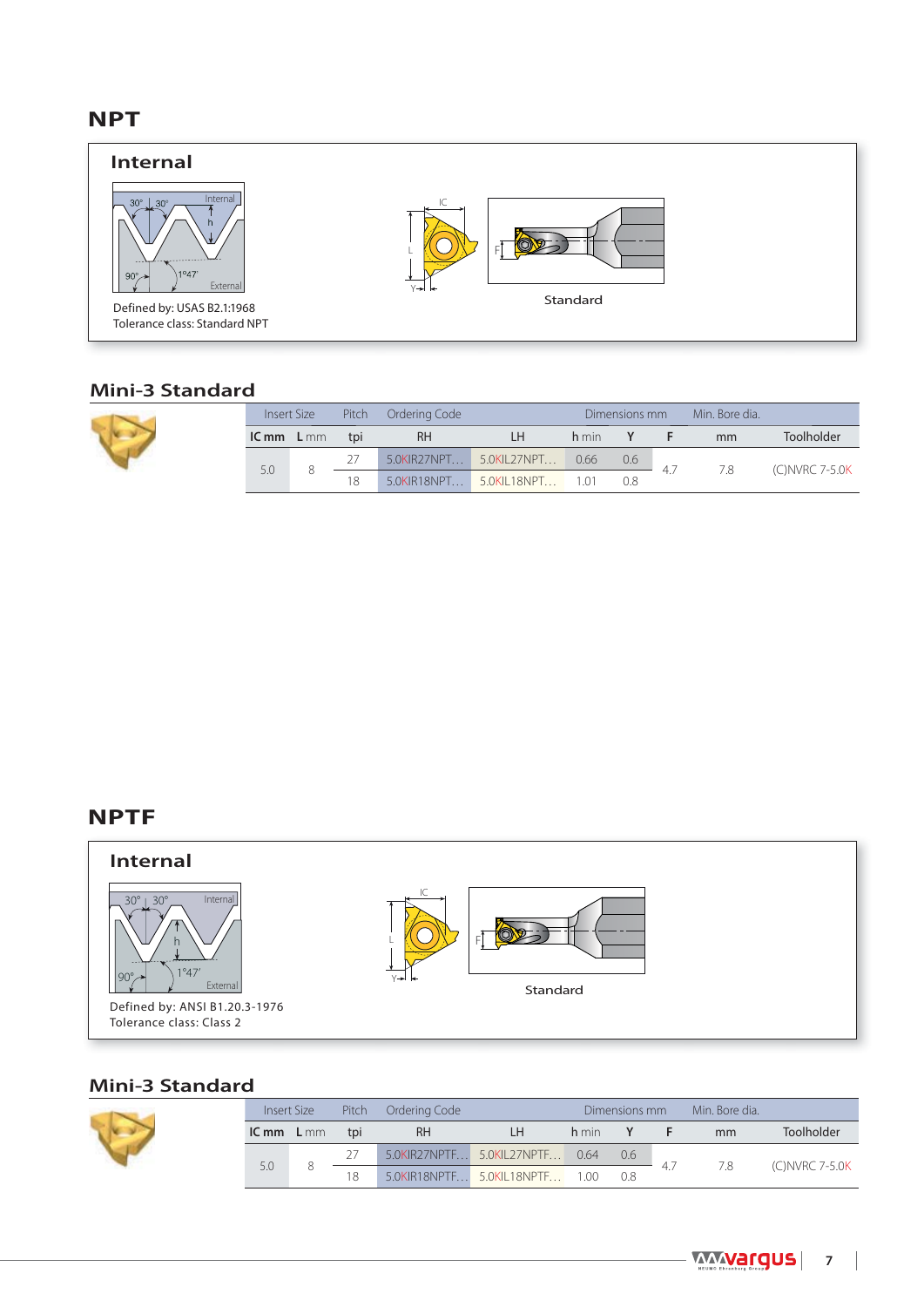# **Trapez**



#### **Mini-3 Standard**

I

| Insert Size |        | Pitch | Ordering Code | Min. Bore dia.<br>Dimensions mm |       |  |     |    |                   |
|-------------|--------|-------|---------------|---------------------------------|-------|--|-----|----|-------------------|
| IC mm       | $L$ mm | mm    | RH            |                                 | h min |  |     | mm | Toolholder        |
|             |        |       | 5.0KIR1.5TR   | 5.0KIL1.5TR                     | 0.85  |  | 4.7 |    | $(C)$ NVRC 7-5.0K |

#### **Mini-3 U Style**

|                   | Pitch<br>Insert Size |  | Ordering Code |       | Dimensions mm | Min. Bore dia. |                 |
|-------------------|----------------------|--|---------------|-------|---------------|----------------|-----------------|
| $ICmm$ L mm<br>mm |                      |  | $RH+LH$       | h min |               | <sub>mm</sub>  | Toolholder      |
| 5.0U              |                      |  | 5.0KUI2TR     | 1.25  | 4.0           | 9.0            | (C)NVRC 8-5.0KU |

# **American ACME**



#### **Mini-3 Standard**

|              | Insert Size | Pitch<br>Ordering Code |                           | Min. Bore dia.<br>Dimensions mm |       |     |     |     |                   |
|--------------|-------------|------------------------|---------------------------|---------------------------------|-------|-----|-----|-----|-------------------|
| $ICmm$ $Lmm$ |             | tpi                    | RH                        | LH.                             | h min |     |     | mm  | Toolholder        |
| 5.0          |             |                        | 5.0KIR16ACME 5.0KIL16ACME |                                 | 0.92  | 0.7 | 4.7 | 7.8 | $(C)$ NVRC 7-5.0K |

#### **Mini-3 U Style**

|       | Pitch<br>Insert Size |                 | Ordering Code |       | Dimensions mm |     | Min. Bore dia. |                   |
|-------|----------------------|-----------------|---------------|-------|---------------|-----|----------------|-------------------|
| IC mm | $L$ mm               | tpi             | $RH+LH$       | h min |               |     | mm             | <b>Toolholder</b> |
|       |                      | $\overline{4}$  | 5.0KUI14ACME  | .03   |               |     |                |                   |
| 5.0U  | 8                    | 12 <sub>1</sub> | 5.0KUI12ACME  | 1.19  | 4.0           | 5.8 | 9.0            | (C)NVRC 8-5.0KU   |
|       |                      | 10              | 5.0KUI10ACME  | 1.52  |               |     |                |                   |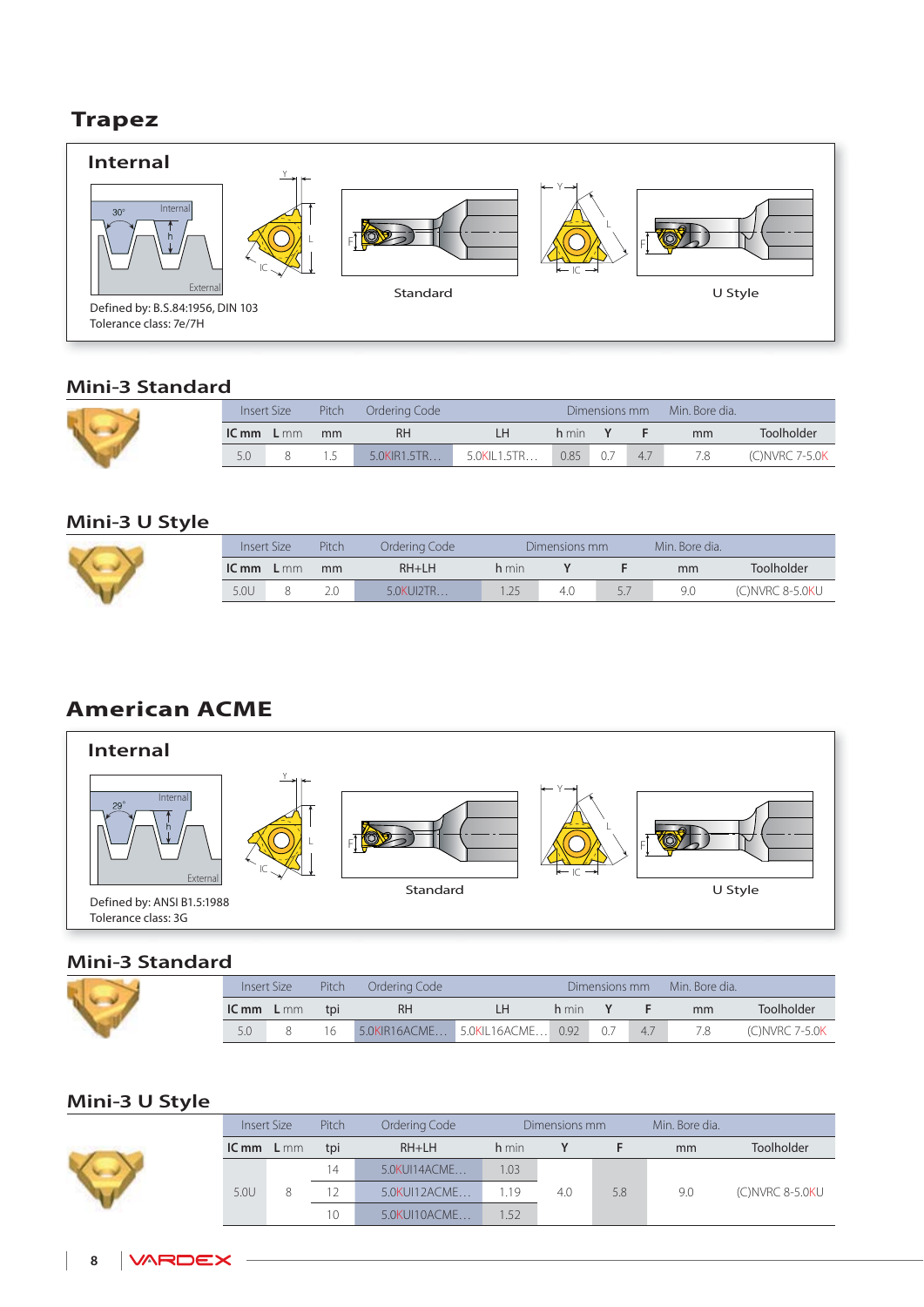# **Stub ACME**



#### **Mini-3 Standard**

| Pitch<br>Ordering Code<br>Insert Size |  |     |                                   | Dimensions mm Min. Bore dia. |       |     |     |    |                 |  |
|---------------------------------------|--|-----|-----------------------------------|------------------------------|-------|-----|-----|----|-----------------|--|
| $ICmm$ $Lmm$                          |  | tpi | RH                                | I H                          | h min |     |     | mm | Toolholder      |  |
|                                       |  |     | 5.0KIR16STACME 5.0KIL16STACME 0.6 |                              |       | 0.7 | 4.7 |    | (C) NVRC 7-5.0K |  |

#### **Mini-3 U Style**

| Insert Size |        | Pitch | Ordering Code  |       | Dimensions mm |     | Min. Bore dia. |                 |
|-------------|--------|-------|----------------|-------|---------------|-----|----------------|-----------------|
| IC mm       | $L$ mm | tpi   | $RH+LH$        | h min |               |     | mm             | Toolholder      |
|             |        | 14    | 5.0KUI14STACME | 0.67  |               | 5.8 |                |                 |
| 5.0U        | 8      |       | 5.0KUI12STACME | 0.76  | 4.0           | 5.7 | 9.0            | (C)NVRC 8-5.0KU |
|             |        | 10    | 5.0KUI10STACME | 1.02  |               | 5.6 |                |                 |

### **PG**



#### **Mini-3 Standard**

|     | Pitch                            | Ordering Code |            |       |    |     | Min. Bore dia. |                |
|-----|----------------------------------|---------------|------------|-------|----|-----|----------------|----------------|
|     | tpi                              | <b>RH</b>     |            | h min |    |     | mm             | Toolholder     |
| 5.0 | 20                               | 5.0KIR20PG    | 5.0KIL20PG | 0.61  | 07 | 4.7 | 78             | (C)NVRC 7-5.0K |
|     | Insert Size<br><b>IC mm</b> L mm |               |            |       |    |     | Dimensions mm  |                |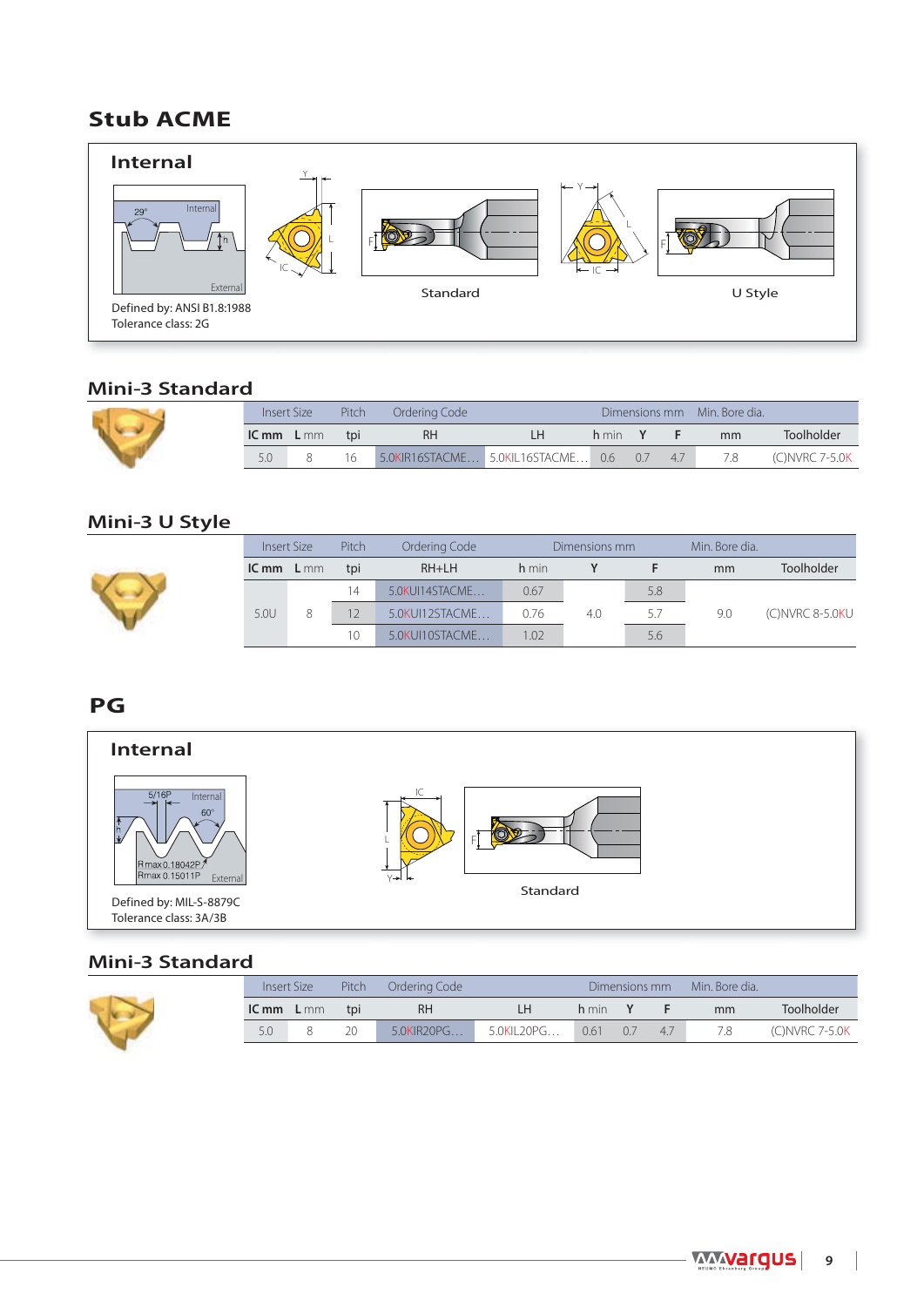

|             | <b>Mini-3 Standard</b> |    |     |               |                       |                |               | Spare Parts         |                 |
|-------------|------------------------|----|-----|---------------|-----------------------|----------------|---------------|---------------------|-----------------|
| Insert Size | Ordering Code          |    |     | Dimensions mm | Anti-Vibration System |                |               |                     |                 |
| ICmm        | RH/LH                  | A  |     | l 1           | D                     | D <sub>1</sub> |               | <b>Insert Screw</b> | <b>Torx Key</b> |
|             | <b>NVRC 7-5.0K</b>     | 15 | 125 | 18            | 16                    | 6.6            | <b>No</b>     |                     |                 |
| 5.0         | <b>CNVRC 7-5.0K</b>    |    | 125 | 31            | 8                     | 6.6            | Carbide Shank | SN5MT               | K6MT            |



|             | Mini-3 U Style      |    |               |    |    |                       |               | Spare Parts  |                 |
|-------------|---------------------|----|---------------|----|----|-----------------------|---------------|--------------|-----------------|
| Insert Size | Ordering Code       |    | Dimensions mm |    |    | Anti-Vibration System |               |              |                 |
| ICmm        | RH/LH               | A  |               | L1 | D  | D <sub>1</sub>        |               | Insert Screw | <b>Torx Key</b> |
| 5.0U        | <b>NVRC 8-5.0KU</b> | 15 | 125           | 21 | 16 | 7.3                   | <b>No</b>     |              |                 |
|             | CNVRC 8-5.0KU       |    | 125           | 35 | 8  | 7.3                   | Carbide Shank | SN5MT        | K6MT            |

10 | **VARDEX**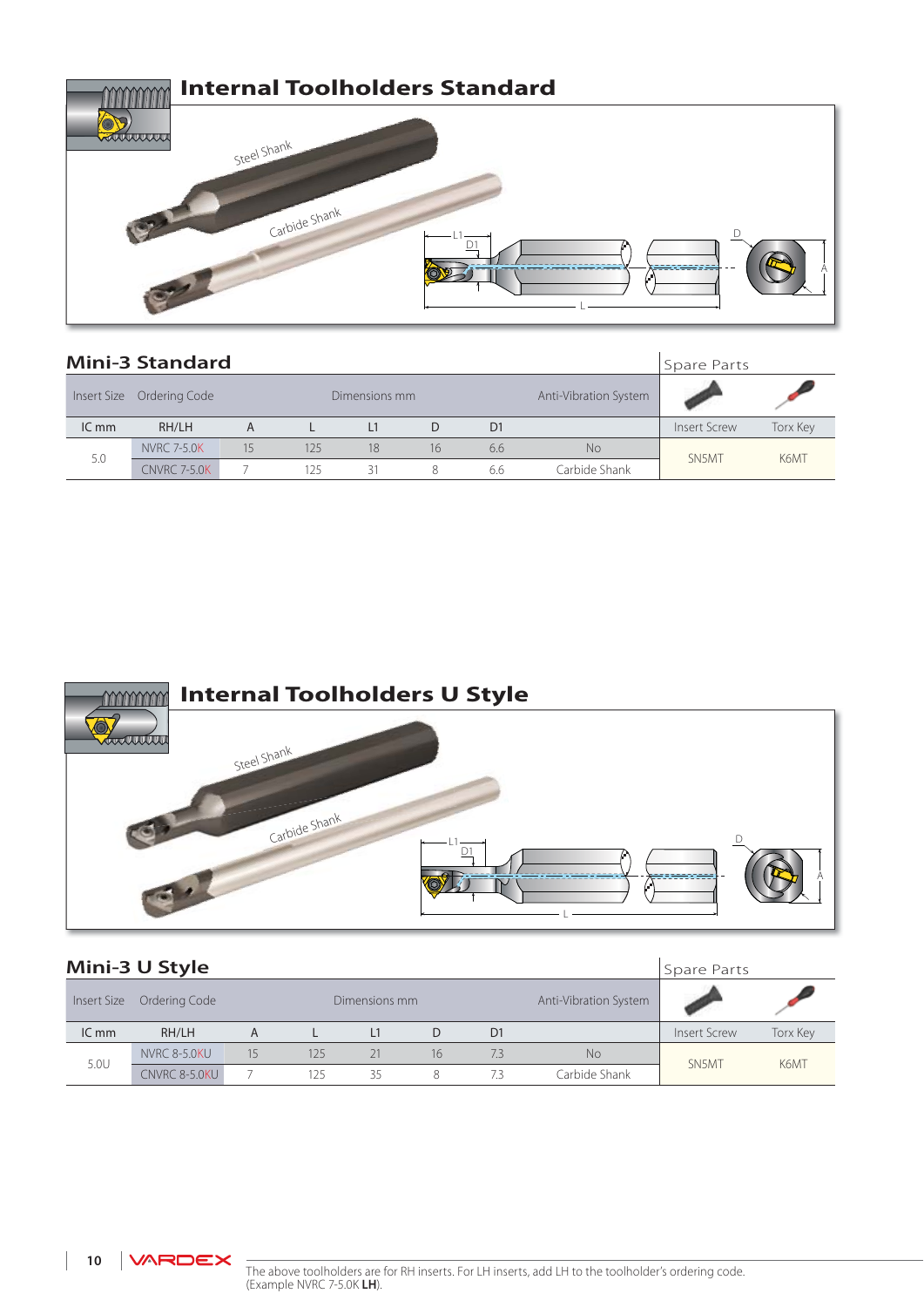# **Recommended Grades and Cutting Speeds Vc [m/min] Mini-3 IC 5.0**

|                      |                |                                           |                                         | Vc [m/min]        |           |
|----------------------|----------------|-------------------------------------------|-----------------------------------------|-------------------|-----------|
| Material<br>Group    | Vardex No.     | Material                                  | <b>Hardness</b><br><b>Brinell</b><br>HB | Coated<br>VBX/VTX |           |
| <b>Steel</b>         | $\mathbf{1}$   |                                           | Low carbon (C=0.1-0.25%)                | 125               | $40 - 80$ |
|                      | $\overline{2}$ | Unalloyed steel                           | Medium carbon (C=0.25-0.55%)            | 150               | $40 - 80$ |
|                      | 3              |                                           | High Carbon (C=0.55-0.85%)              | 170               | $40 - 80$ |
|                      | $\overline{4}$ |                                           | Non hardened                            | 180               | $40 - 80$ |
|                      | 5              | Low alloy steel<br>(alloying elements≤5%) | Hardened                                | 275               | 40-80     |
|                      | 6              |                                           | Hardened                                | 350               | $40 - 80$ |
|                      | $\overline{7}$ | High alloy steel                          | Annealed                                | 200               | $40 - 60$ |
|                      | 8              | (alloying elements>5%)                    | Hardened                                | 325               | $40 - 60$ |
|                      | 9              |                                           | Low alloy (alloying elements <5%)       | 200               | $40 - 60$ |
|                      | 10             | Cast steel                                | High alloy (alloying elements >5%)      | 225               | $40 - 60$ |
|                      | 11             | Stainless steel                           | Non hardened                            | 200               | $40 - 60$ |
|                      | 12             | Ferritic                                  | Hardened                                | 330               | $40 - 60$ |
|                      | 13             | Stainless steel                           | Austenitic                              | 180               | $40 - 60$ |
|                      | 14             | Austenitic                                | Super Austenitic                        | 200               | $40 - 60$ |
| <b>Stainless</b>     | 15             | Stainless steel                           | Non hardened                            | 200               | $40 - 60$ |
| <b>Steel</b>         | 16             | <b>Cast Ferritic</b>                      | Hardened                                | 330               | $40 - 60$ |
|                      | 17             | Stainless steel<br>Cast austenitic        | Austenitic                              | 200               | $40 - 60$ |
|                      | 18             |                                           | Hardened                                | 330               | $40 - 60$ |
|                      | 28             | Malleable                                 | Ferritic (short chips)                  | 130               | $40 - 80$ |
|                      | 29             | Cast iron                                 | Pearlitic (long chips)                  | 230               | 40-80     |
|                      | 30             |                                           | Low tensile strength                    | 180               | $40 - 80$ |
| <b>Cast Iron</b>     | 31             | Grey cast iron                            | High tensile strength                   | 260               | 40-80     |
|                      | 32             |                                           | Ferritic                                | 160               | $40 - 80$ |
|                      | 33             | Nodular SG iron                           | Pearlitic                               | 260               | 40-80     |
|                      | 34             | Aluminium alloys                          | Non aging                               | 60                | 40-120    |
|                      | 35             | Wrought                                   | Aged                                    | 100               | 40-120    |
|                      | 36             |                                           | Cast                                    | 75                | 40-120    |
| <b>Non-Ferrous</b>   | 37             | Aluminium alloys                          | Cast & aged                             | 90                | $40-120$  |
| <b>Metals</b>        | 38             | Aluminium alloys                          | Cast Si 13-22%                          | 130               | 40-120    |
|                      | 39             | Copper and                                | <b>Brass</b>                            | 90                | 40-120    |
|                      | 40             | copper alloys                             | Bronze and non leaded copper            | 100               | 40-120    |
|                      | 19             |                                           | Annealed (Iron based)                   | 200               |           |
|                      | 20             | High temperature                          | Aged (Iron based)                       | 280               |           |
| S(m)                 | 21             | alloys                                    | Annealed (Nickel or Cobalt based)       | 250               |           |
| Heat Resistant       | 22             |                                           | Aged (Nickel or Cobalt based)           | 350               |           |
| <b>Material</b>      | 23             | <b>Titanium alloys</b>                    | Pure 99.5 Ti                            | 400Rm             |           |
|                      | 24             |                                           | $\alpha + \beta$ alloys                 | 1050Rm            |           |
| $H$ (K)              | 25             | Extra hard steel                          | Hardened & tempered                     | 45-50HRc          |           |
| Hardened<br>Material | 26             |                                           |                                         | 51-55HRc          |           |

| Grades     |                                                                                                          |  |  |  |  |
|------------|----------------------------------------------------------------------------------------------------------|--|--|--|--|
| Grade      | Application                                                                                              |  |  |  |  |
| <b>VBX</b> | Carbide grade for<br>Mini IC $50$<br>For machining steel<br>and general use.<br>TiCN coated.             |  |  |  |  |
| <b>VTX</b> | Carbide grade for<br>Mini IC 5.0<br>For machining<br>stainless steel and<br>general use. TiAlN<br>coated |  |  |  |  |



#### **Number of Passes**

| Pitch         | mm  | ור `<br>◡ | J.,<br>◡      | 0.00     | $\sim$ $\sim$<br>ت که ا | ں ر۔ ا                            |                | 2.00   |
|---------------|-----|-----------|---------------|----------|-------------------------|-----------------------------------|----------------|--------|
|               | tpi | 48        | $\sim$<br>ے ب | $\angle$ | 20                      | 6                                 |                | $\sim$ |
| No. of Passes |     | n-        | $3 - 18$      | 18-23    | $23 - 28$               | $\sim$ $-$<br>$x = 2$<br>∸<br>ے ب | $30 - 3$<br>-- | 35-40  |